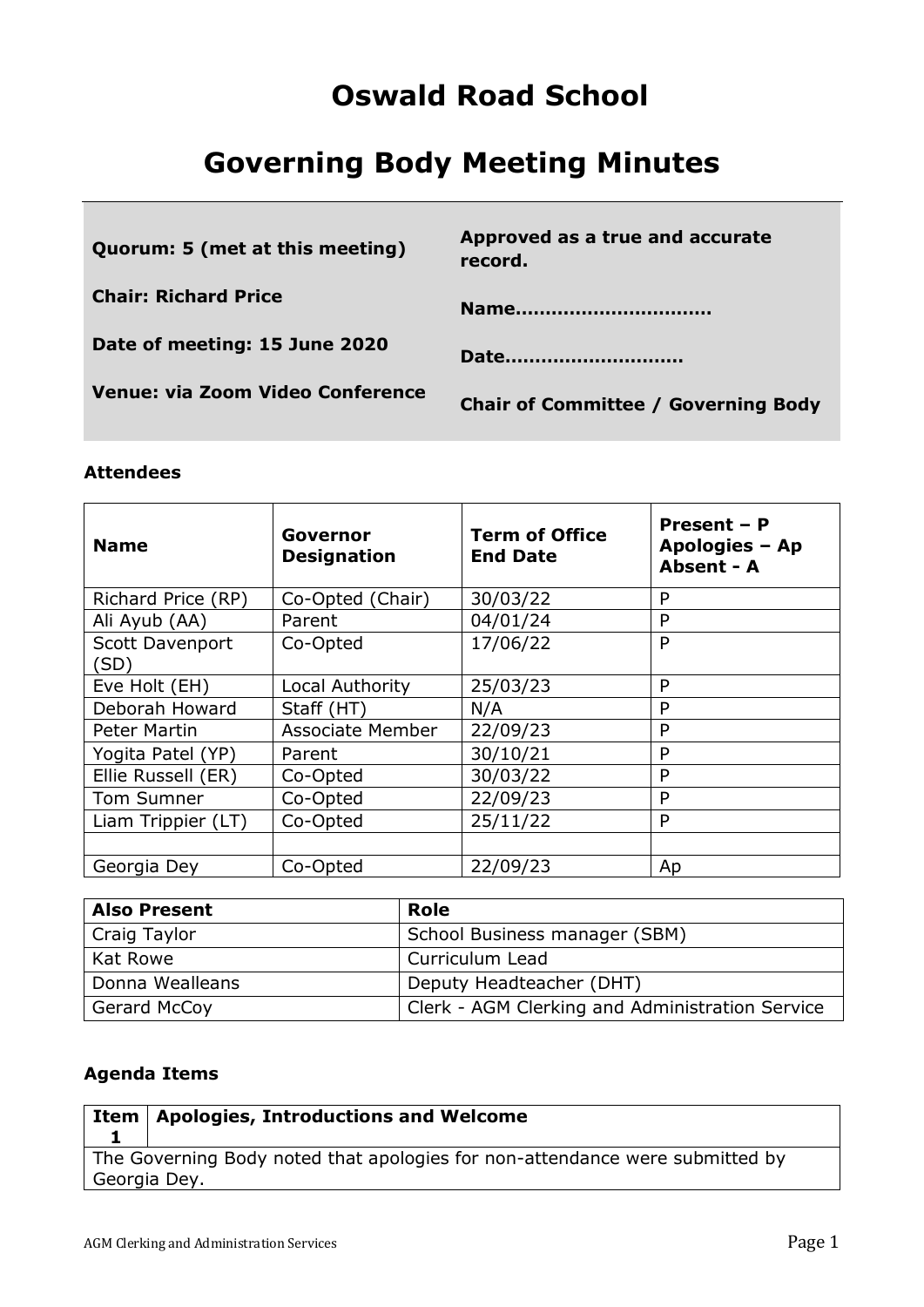There were no issues raised and the Governing Body agreed to accept the submitted apologies.

| <b>Resolutions / Agreed Actions</b>  | Owner     | <b>Date</b> |
|--------------------------------------|-----------|-------------|
| Agreed – accept submitted apologies. | Governing |             |
|                                      | Body      |             |

| Item                                                                                                        | <b>Declaration of Pecuniary Interests</b>                   |  |  |
|-------------------------------------------------------------------------------------------------------------|-------------------------------------------------------------|--|--|
| There were no declarations of pecuniary interests in relation to any of the items on<br>the current agenda. |                                                             |  |  |
|                                                                                                             | <b>Resolutions / Agreed Actions</b><br><b>Date</b><br>Owner |  |  |
|                                                                                                             |                                                             |  |  |

### **Item 3 Minutes of the Previous Meeting and Matters Arising (25.11.19).**

The Chair presented the minutes in relation to the previous meeting which had been circulated in advance. In the process of reviewing the document there were no amendments / corrections identified.

Governors approved the document as a true record of the meeting and a signed copy of the document was retained on record.

Matters Arising.

Governors reviewed and considered the actions carried forward from the previous meeting and noted these had been addressed prior to the meeting or represented items for the current agenda.

### Co-Opted Governor Elections.

Governors noted that following the discussions at the previous meeting Ali Ayub (AA) had expressed an interest in remaining as a Governor. It had been proposed and agreed that AA would continue as a Co-Opted Governor and his term of office would commence at the end of his term as a Parent Governor. In addition, the school had advertised the current Parent Governor vacancy and discussions associated with this matter would be addressed under Item 9 below.

Staff Governor.

The Chair confirmed that this matter would be addressed under Item 9 below.

Chair of Governors

The Chair confirmed that the matters for discussion related to this item would be addressed as part of Item 9 – see below.

There were no additional matters arising to address that were not on the current agenda.

| <b>Resolutions / Agreed Actions</b>                                                                              | Owner             | <b>Date</b> |
|------------------------------------------------------------------------------------------------------------------|-------------------|-------------|
| Agreed – minutes of previous meeting $(25.11.19)$ as<br>$\bullet$<br>true record.                                | Governing<br>Body |             |
| Agreed - appoint AA as Co-Opted Governor from<br>$\bullet$<br>earlier discussions with four-year term of office. | Governing<br>Body |             |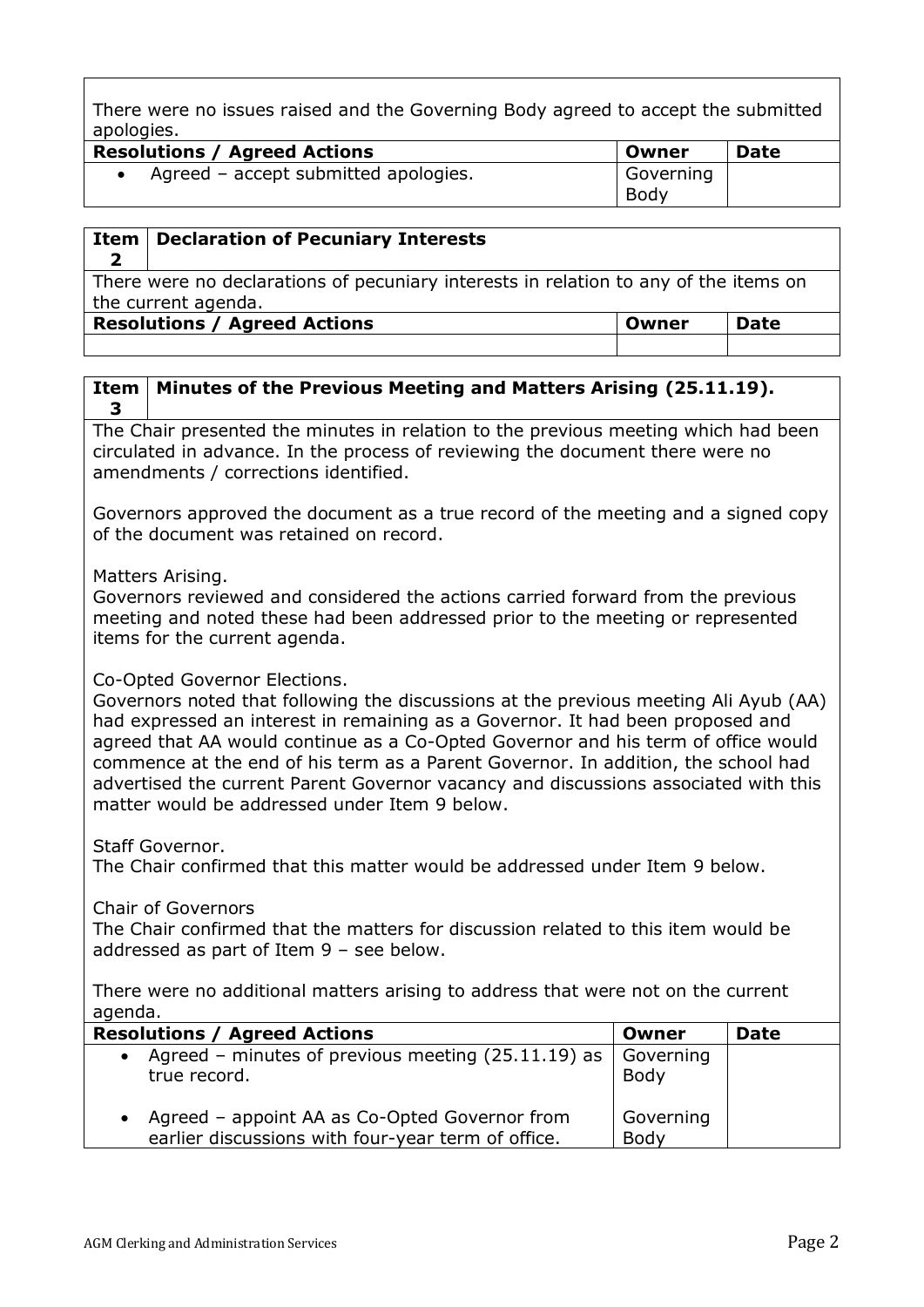### **Item 4 Headteacher's Report**

The Headteacher presented an oral report around the 2020-2021staffing structure that had been sent. Emails had been circulated and questions asked and answered around the copy of the Quality Assurance (QA) report for the Spring Term, the 2020 the Headteacher's report (both from spring 2 FGB) and the summary document dated 12 May 2020. Governors noted these and additional documents had been circulated prior to the meeting and the following points were noted in discussion.

Governors noted and reviewed the summary document issued in May 2020 which related to the position of the school at that point in time and the potential for expanding to include other year groups.

There were no additional issues raised in relation to the document and it was agreed to accept the summary document into the record of the meeting.

The Headteacher provided an overview of the proposed staffing structure completed for the start of the 2020-2021 academic year. It was that staff had been appropriately allocated for each year group and that the senior leadership team (SLT) was established. However, Governors considered that there was no guarantee that the national situation would be back to the 'previous normal' in terms of social distancing and the removal of the current quarantine restrictions.

The Headteacher confirmed that there were many unknown aspects to the position of the school in September 2020; there were too many variables to fully address the situation. As a result, the schools focus was on the near future with extending the wider opening of the school to extra year groups.

There were no issues raised in relation to the 2020-2021 staffing structure and this was approved by Governors.

The Headteacher confirmed that the usual aspects of the Headteacher's report were not fully available. It was noted that attendance was not being 'measured' as previously – even with the wider reopening of the school there was no requirement for pupils to attend and no sanctions applied if parents determined they wanted their child / children to remain at home. It was also noted that in terms of data collection and assessments these had been deferred during the quarantine period – the Headteacher confirmed that the main aspects of this issue would be discussed under Item 5 below.

Governors noted that the previously submitted Headteacher's report had been circulated prior to the 23 March 2020 meeting which had been cancelled. However, it was appreciated that the document represented a snapshot of the school's position prior to the imposition of the current quarantine restrictions.

There were no issues raised in relation to the previous term's Headteacher report and it was agreed to accept the document into the record of the meeting.

Governors noted that the QA report was a focus mainly on a specific subject (maths) and had been circulated to the Governing Body via e-mail in April 2020. In reviewing the document, it was appreciated that 12 lessons across Years 1, Year 2, Year 4 Year 5 and Year 6 were visited. In the process of these visits it was noted that learning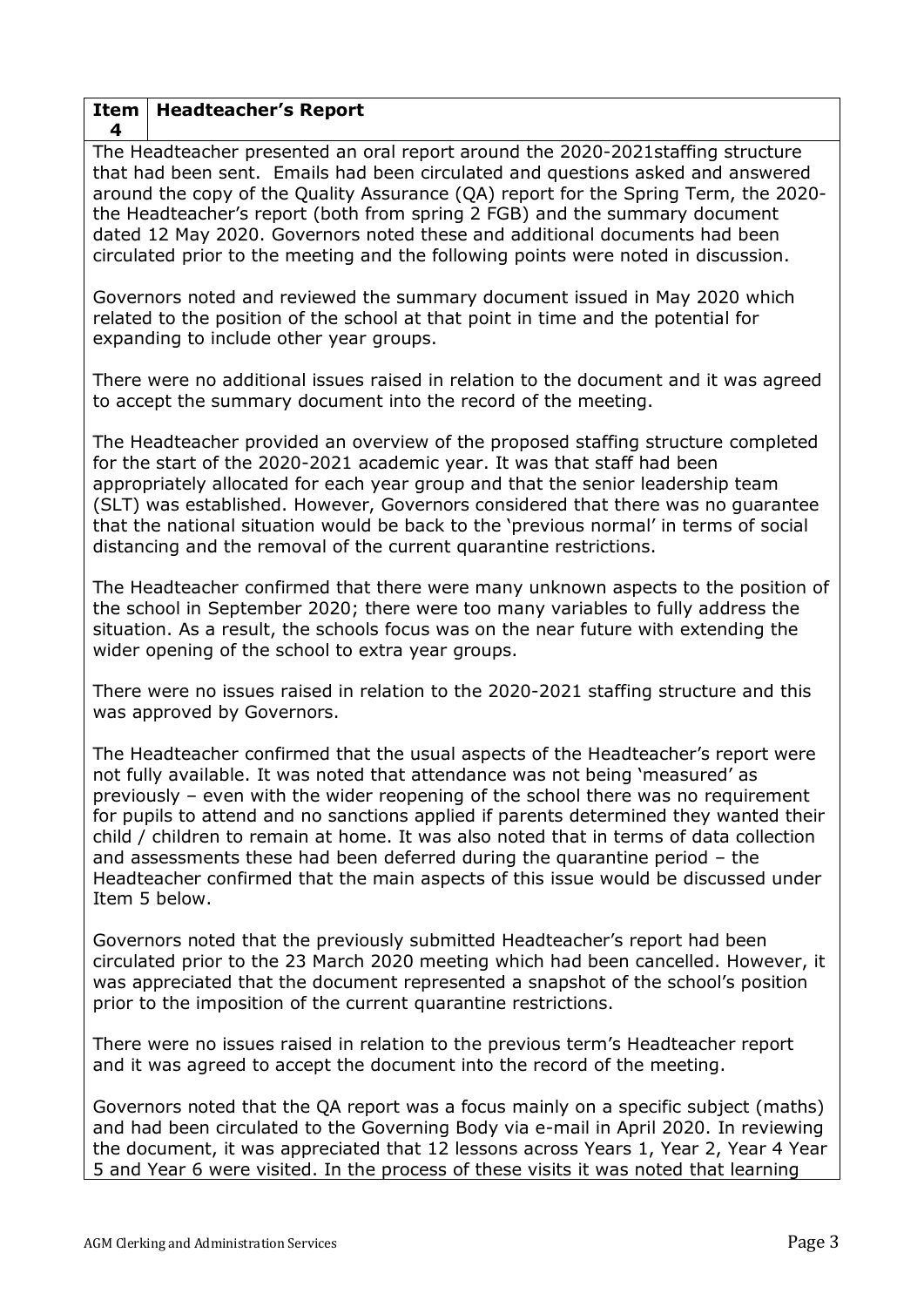was proceeding well and behaviour was making a positive contribution to learning. It was also noted that the application of the 'White Rose' program was developing maths beyond calculation; also the use of variation problem-solving and reasoning was developing at the top of Key Stage 2 (KS2). Governors noted that in summary the QA report considered that maths was strong across the school and the older pupils achieved well. In addition, the older pupils were used to tackling a wide variety of problems and developing their mathematical reasoning. It was appreciated there was consistency between classes in approaches, but there was scope for adjustments which would ensure better learning and approaches were captured for the next time a particular unit is taught. The QA report highlighted that the Headteacher had a strong grasp of the subject and was keen to develop it further.

There were no additional points raised or noted in discussion and Governors agreed to accept the Spring Term QA report into the record of the meeting.

There were no additional points raised or noted in and Governors agreed to accept the Headteacher's report into the record of the meeting.

| <b>Resolutions / Agreed Actions</b>                                              | Owner                    | <b>Date</b> |
|----------------------------------------------------------------------------------|--------------------------|-------------|
| • Agreed - accept summary document into record of<br>meeting.                    | Governing<br><b>Body</b> |             |
| • Approved - 2020-2021 staffing structure.                                       | Governing<br><b>Body</b> |             |
| • Agreed - accept previous term's Headteacher report<br>into record of meeting.  | Governing<br>Body        |             |
| • Agreed – accept Spring Term QA report / maths<br>focus into record of meeting. | Governing<br><b>Body</b> |             |
| • Agreed - accept current term's Headteacher report<br>into record of meeting.   | Governing<br>Body        |             |

### **Item 5 Committee Reports**

Teaching and Learning Committee – 03.02.20 Liam Trippier (LT), Chair of the Teaching and learning (T&L) Committee presented a report based on the minutes of the previous meeting. In the course of these discussions Governors noted the document had been circulated prior to the meeting and the following points were considered in discussion.

LT confirmed that the meeting had addressed the data / outcomes and key priorities at that time and also had reviewed and considered the analysis of the target groups across the school. It was appreciated that the Committee had noted and discussed the school's work in developing the curriculum – in association with the QA professional (Adrian Guy).

Governors also noted that the Committee had received reports from LT and Ellie Russell (ER) following separate visits to the school focused on Key Stage 2 (KS2) pupils and the special educational needs and disability (SEND) cohort, respectively.

The Headteacher confirmed that during the quarantine period the staff had progressed the development of the unit plans for different aspects of the curriculum especially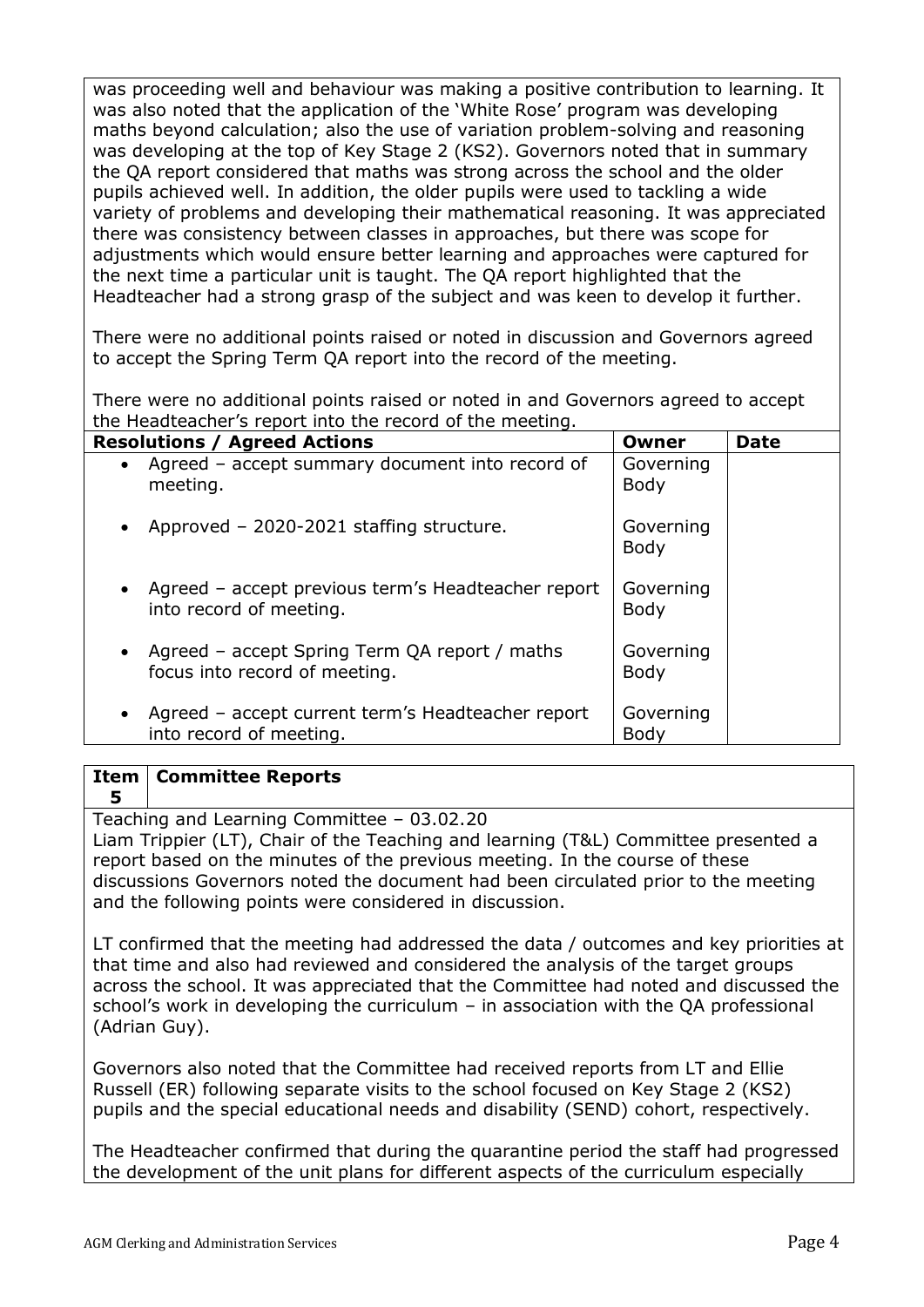supported by the Assistant Head for Curriculum and the staff for each subject area. It was recognised that some subject areas had progressed further than would have been expected prior to the quarantine period. It was emphasised that most subjects had complete intent statements established and the subject leaders were more confident in what was expected of them in their roles – and the expectations from Ofsted in the event of an inspection visit.

Governors noted that this was important progress at a difficult time and that from September the challenge for schools would likely be how the curriculum was implemented and maintaining consistency. It was appreciated that this would be especially important considering the potential for staff absences. Governors recognised the pro-active approach of the SLT and staff.

Kat Rowe, (KR), the Curriculum Lead, highlighted the extensive work related to music and the high standard of the intent statement. In addition, there was good progress made in relation to religious education (RE) and phonics. It was confirmed that KR expected the unit plans to be completed prior to the start of the new academic year – with history and geography to follow. Her hard work on this was very much appreciated.

Q. Were the staff addressing personal, social, health and economic (PSHE) education as a separate subject area? A. Yes.

Donna Wealleans the Deputy Headteacher (DHT) confirmed that once pupils returned to the school on a 'full-time' basis from September 2020 the school would focus on a recovery curriculum initially to address gaps in learning. There would be greater resources available and a rich PSHE lead curriculum and this would commence as more children were accessing the school with a wider opening.

Q. How were the staff preparing for this currently?

A. KR had circulated work to teachers remotely working through the 'Seesaw' learning journal program.

The Headteacher confirmed that PSHE was at the start of the planned transition / recovery curriculum and then there was a strong focus of the core subject areas to address the gaps in learning. There would be a transitional curriculum intent to define the rationale for the process adopted. However, the school would also work towards integrating other curriculum areas.

Q. Usually the sex education aspect of the PSHE curriculum would have been addressed in the Summer Term with the Year 6 cohort – how would the school meet this issue?

A. The school had already been in contact with the high schools that the pupils transitioned to and raised the issue with them – this was especially raised in relation to the looked after children (LAC) and adopted children.

There were no additional points raised or noted in discussion and Governors agreed to accept the T&L Committee report and minutes into the record of the meeting.

Resources Committee – 03.02.20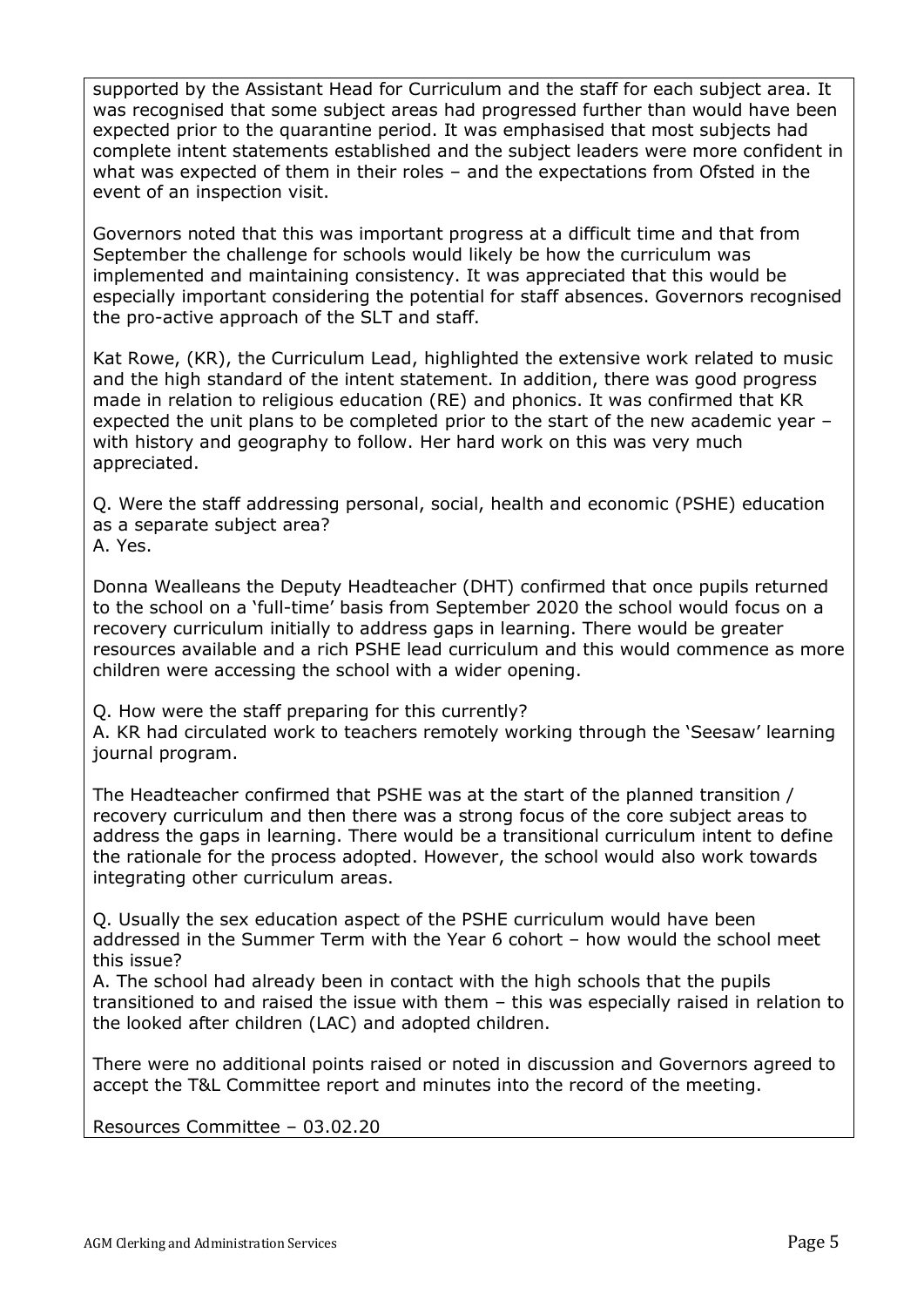Ali Ayub (AA), Chair of the Resources Committee, presented the report and minutes associated with the meeting convened February 2020 and the following points were noted in discussion.

Governors noted that the Committee had reviewed and approved the Period 9 budget monitoring report and the updated three-year budget projection. During these discussions the Committee had considered and approved the identified budget variances and the budget changes.

Governors raised no issues with these discussions and ratified the Committee's decisions.

AA confirmed that the Committee had considered the major costs areas for the budget as this was a 'standing' item for the Resources Committee. It was noted by Governors that the major costs were linked to supply staff, the cost of administration / office staff and 1:1 support for specific pupils – generally those pupils with additional needs / an education health care plan (EHCP). During this discussion, the SBM confirmed that the latter expense represented the initial position for the school – the school attempted to secure staff on fixed-term contracts going forward.

In relation to health and safety (H&S) matters it was noted that the school had completed a 'condition survey' promoted by the Department for Education (DfE) – this was a requirement for maintained schools nationally. The outcome of the survey indicated there were a range of issues highlighted – these were considered generally as minor. The SBM had confirmed that there was ongoing remedial work which was in place prior to the condition survey and half-termly site tours completed with the Headteacher. This approach acted as an 'audited' to the work of the site staff and ensured actions were completed; the tours had a specific focus - the current focus was on grid covers, signage and hygiene. In addition, the Committee had noted the introduction of a lockdown procedure based on a policy approved at the previous Governing Body meeting.

Governors noted that the General Data Protection Regulations (GDPR) issues would be addressed as part of Item 7 below.

In relation to the policies considered by the Committee it was noted that the Nursery Admissions Policy and the Safer Recruitment Policy had been approved. There were no additional points raised in relation to these documents and they were ratified by the Governing Body.

There were no additional points raised or noted in discussion and Governors agreed to accept the report and minutes associated with the resources Committee meeting – 03.02.20.

### Resources Committee – 06.05.20

AA, Chair of the Resources Committee presented the report and minutes associated with the meeting convened via Zoom video conference – 06.05.20. During the discussions, the following points were noted.

Governors noted that the Committee had reviewed and approved the 2019-2020 budget closedown - the SBM had confirmed that the end of year resulted in an in-year deficit of £150,000 which was in line with the planned budget. It had been highlighted that completion of the closedown was complicated by the quarantine restrictions it was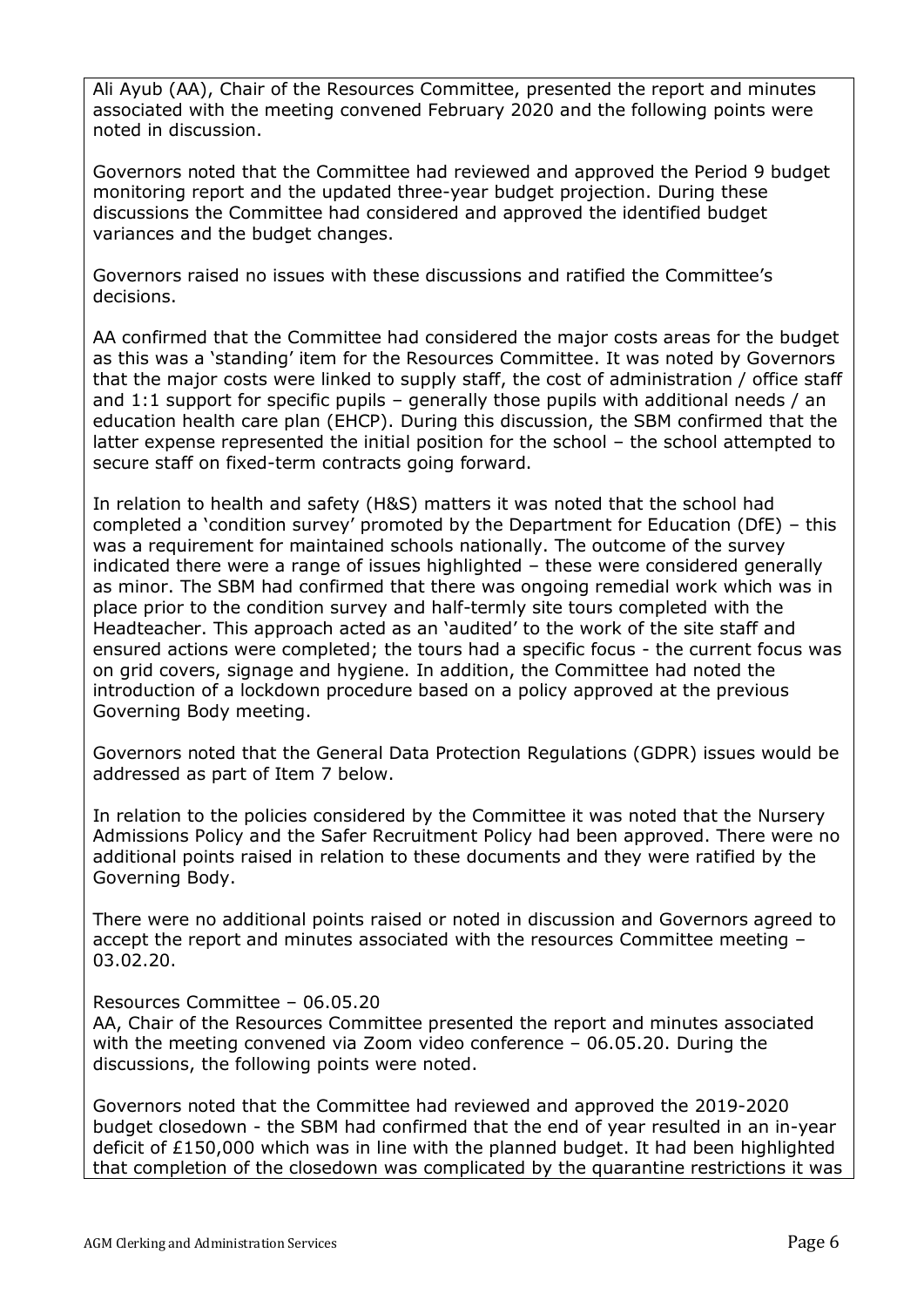expected that any final adjustments would be minor. It was noted that the cumulative surplus was therefore £200,000 – the projected carry forward (c/fwd.) for the 2020- 2021 financial year. The Committee had also approved the 2020-2021 budget although the initial draft was based on a series of 'rough' assumptions due to the extensive 'unknowns' involved in the quarantine restrictions. However, the main cost area was represented by staffing as outlined in the 2020-2021 staffing structure approved above (see Item 4).

During the meeting, the challenges associated with the current quarantine restrictions were discussed. It was appreciated that the quarantine had impacted negatively on different income streams for the school and Governors noted the SBM had investigated the use of the furlough scheme promoted by central government – this approach was being investigated by other schools in the local cluster. This related to the: kitchen staff and the sports coach who provided out of school activities / clubs. In addition, the school was reviewing the current music provision contract with One Education which could not be fulfilled by the provider and there were doubts that it would be viable at the start of the new academic year.

Q. Did the school furlough any staff?

A. No – there were no staff that met the required criteria / LA had advised against this.

The SBM confirmed that there had been further discussions with One Education in relation to the service level agreement (SLA). There was no cost for the end of the Spring Term, but there was no agreement related to the Summer term.

Q. Was the cost included in the current 2020-2021 budget? A. Yes.

The SBM confirmed that One Education would continue to provide the basic service virtually, but would not be able to provide the full service which families pay for / this was an additional cost. The revised service would not be viable for the school as an expenditure, but there was also a concern that some families may not find it affordable. In addition, Governors considered whether it would be appropriate considering the extent to which pupils would require extra support to fill gaps in learning.

Q. Could the school determine that it was better not to renew the contract and then address the matter in the Autumn term when more information was available? A. Yes.

Governors agreed not to renew the One Education music SLA for 2020-2021.

The SBM confirmed that an updated overview of the lost income and increased costs for the school had been circulated prior to the meeting. In addition, this information had been included in the updated draft of the 2020-2021 budget. It was highlighted that there was a £200,000 carry forward from 2019-2020 and the projected 2020- 2021 budget was balanced – as a result there was an expected surplus for the end of the 2020-2021 financial year of approximately £200,000. However, Governors recognised that this was based on the assumption that the previous version of normality resumed.

Q. Was there a greater degree of risk in the budget with increased costs / expenditure?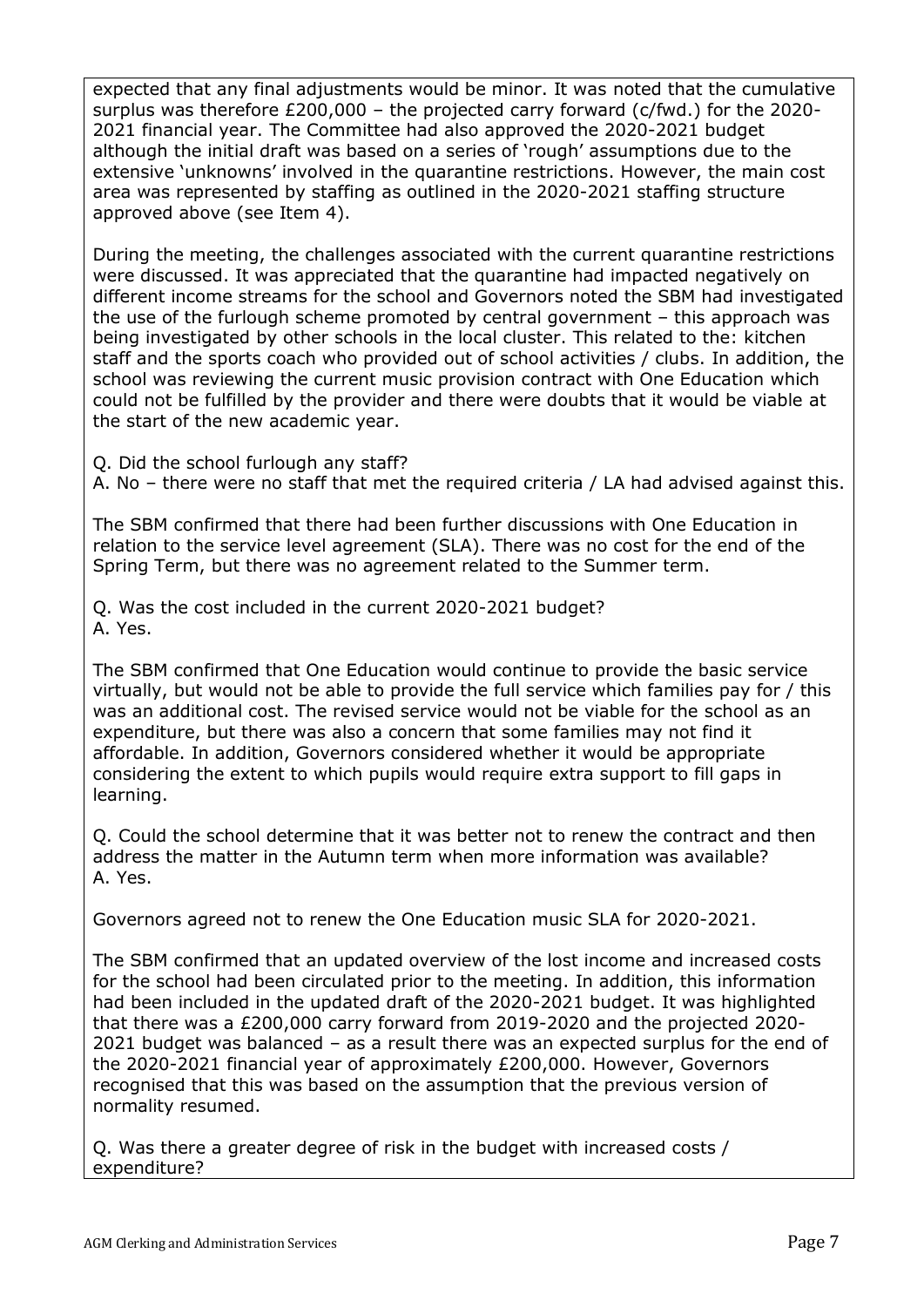A. No – the additional expenditure associated with the quarantine and the savings that resulted in other areas generally balanced / they cancelled each other out.

Q. Were there any major planned projects that could be cause for concern? A. Yes – the school had experienced a major leak through the roof following the storms today and it had resulted in the ceiling collapsing on some ICT equipment was the main area of concern.

The SBM confirmed that the school was aware that the roof needed to be reviewed, but it was now a priority – the situation should be assessed to determine the problem and what action was required. There were several areas highlighted in the DfE condition survey, but extra funds would probably be required for the maintenance budget to deal with the roof.

There were no additional points raised or noted in discussion and Governors ratified the 2019-2020 budget closedown.

There were no additional points raised or noted in discussion and Governors approved the 2020-2021 budget.

There were no additional points raised or noted in discussion and Governors approved the three-year budget plan.

Q. Were there any additional health and safety matters for consideration? A. The school had circulated a series of risk assessments and additional documents associated with the quarantine, the access to school for vulnerable pupils and the children of key workers. Further documents related to the wider opening of the school had also been shared.

Governors noted that these documents had been reviewed, considered and approved as part of the ongoing e-mail communications during the quarantine period. The discussions associated with these documents had been recorded under Item 7 of the 'E-Mail Discussions' – see below.

There were no additional points raised or noted in discussion and Governors agreed to accept the Resources Committee report / minutes 06.05.20 into the record of the meeting.

E-Mail Discussions March / April 2020

The Chair presented the minutes generated from the ongoing e-mail discussions carried out during the quarantine period and the following issues were noted in discussion by Governors.

Governors noted that the standard of communication by the school towards parents and Governors was excellent.

Q. Were there any additional pieces of information related to the reopening of the school?

A. No – it was appreciated that the school had been supported in delaying the wider reopening. The extra time allowed the school to ensure that the planning was secure and actions appropriate for the benefit of the pupils and staff.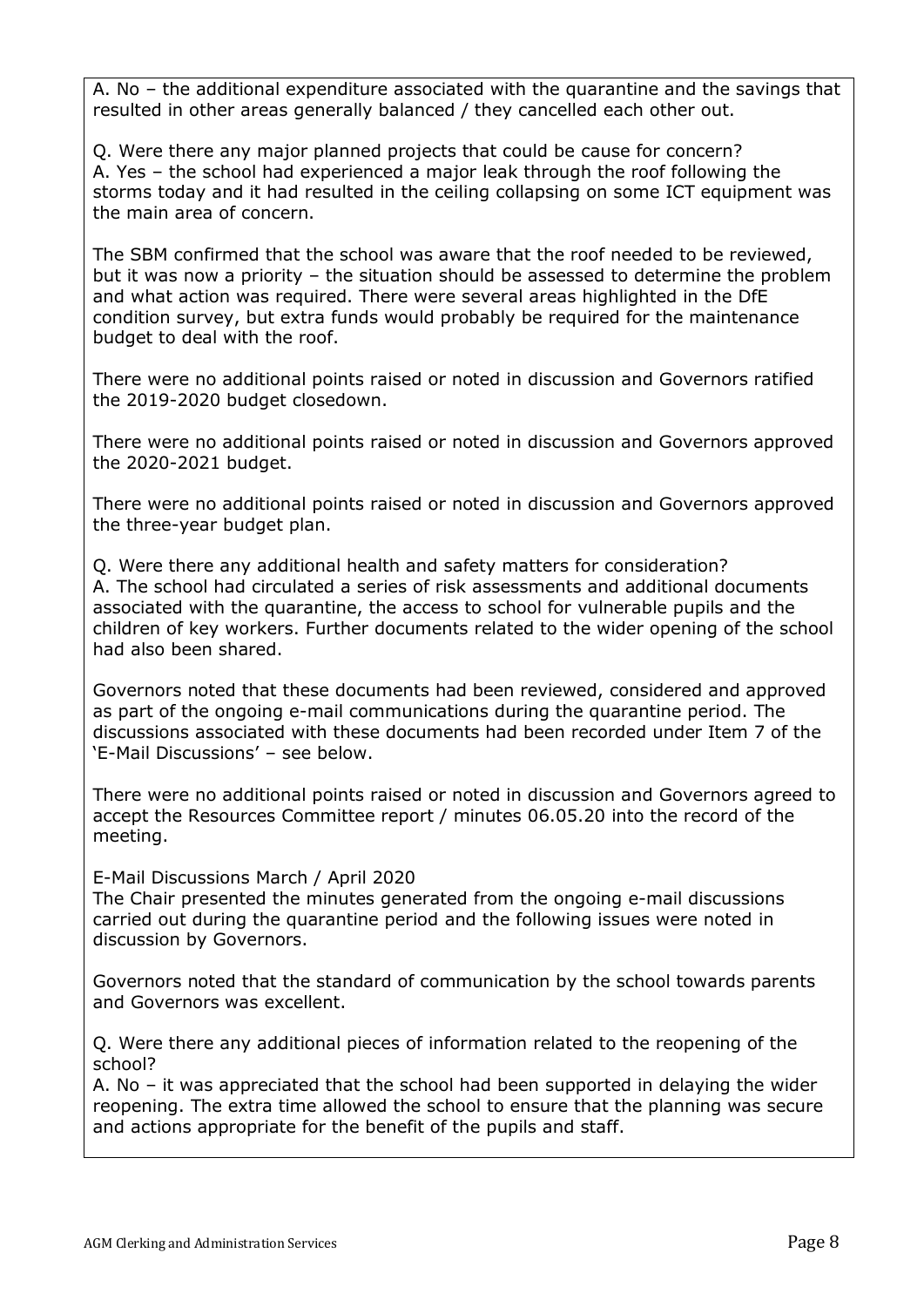Governors noted that the delay was generally supported by parents in e-mails forwarded to the school, but it was also recognised that many families were frustrated by events generally.

Governors noted that the quarantine had prevented the completion of the Pay Committee in addressing the position of the two DHT across the school. Governors noted and ratified the decision to progress the DHT along the leadership pay scale.

In relation to the schools' financial value standards (SFVS) self-assessment document, it was recognised that the document had been reviewed, updated and completed offmeeting. The final draft of the document was circulated and approved by Governors. There were no additional points raised at this point and the SFVS self-assessment document was ratified by the Governing Body.

Governors noted that the safeguarding discussions contained in the document would be addressed as part of Item 6 below.

Governors noted that the discussions related to the policies would be addressed under Item 8 below.

There were no additional points raised or noted in discussion and Governors agreed to accept the 'E-Mail Discussions' report and minutes into the record of the meeting.

| <b>Resolutions / Agreed Actions</b>                                                                                          | Owner                    | <b>Date</b> |
|------------------------------------------------------------------------------------------------------------------------------|--------------------------|-------------|
| Agreed - accept T&L Committee minutes (03.02.20)<br>and report into record of meeting.                                       | Governing<br><b>Body</b> |             |
| Ratified - Period 9 budget monitoring, budget<br>$\bullet$<br>variances, budget changes and three-year budget<br>projection. | Governing<br><b>Body</b> |             |
| Ratified - Admissions Policy.<br>$\bullet$                                                                                   | Governing<br><b>Body</b> |             |
| Ratified - Safer Recruitment Policy.                                                                                         | Governing<br><b>Body</b> |             |
| Agreed - accepted Resources Committee report /<br>minutes 03.02.20 into record of meeting.                                   | Governing<br><b>Body</b> |             |
| Ratified - 2019-2020 budget closedown.                                                                                       | Governing<br><b>Body</b> |             |
| Ratified - approved 2019-2020 budget surplus /<br>analysis of reserves.                                                      | Governing<br><b>Body</b> |             |
| Approved - 2020-2021 budget.                                                                                                 | Governing<br><b>Body</b> |             |
| Approved - thee-year budget projection.                                                                                      | Governing<br><b>Body</b> |             |
| Agreed - not to renew One Education music SLA for<br>2020-2021.                                                              | Governing<br>Body        |             |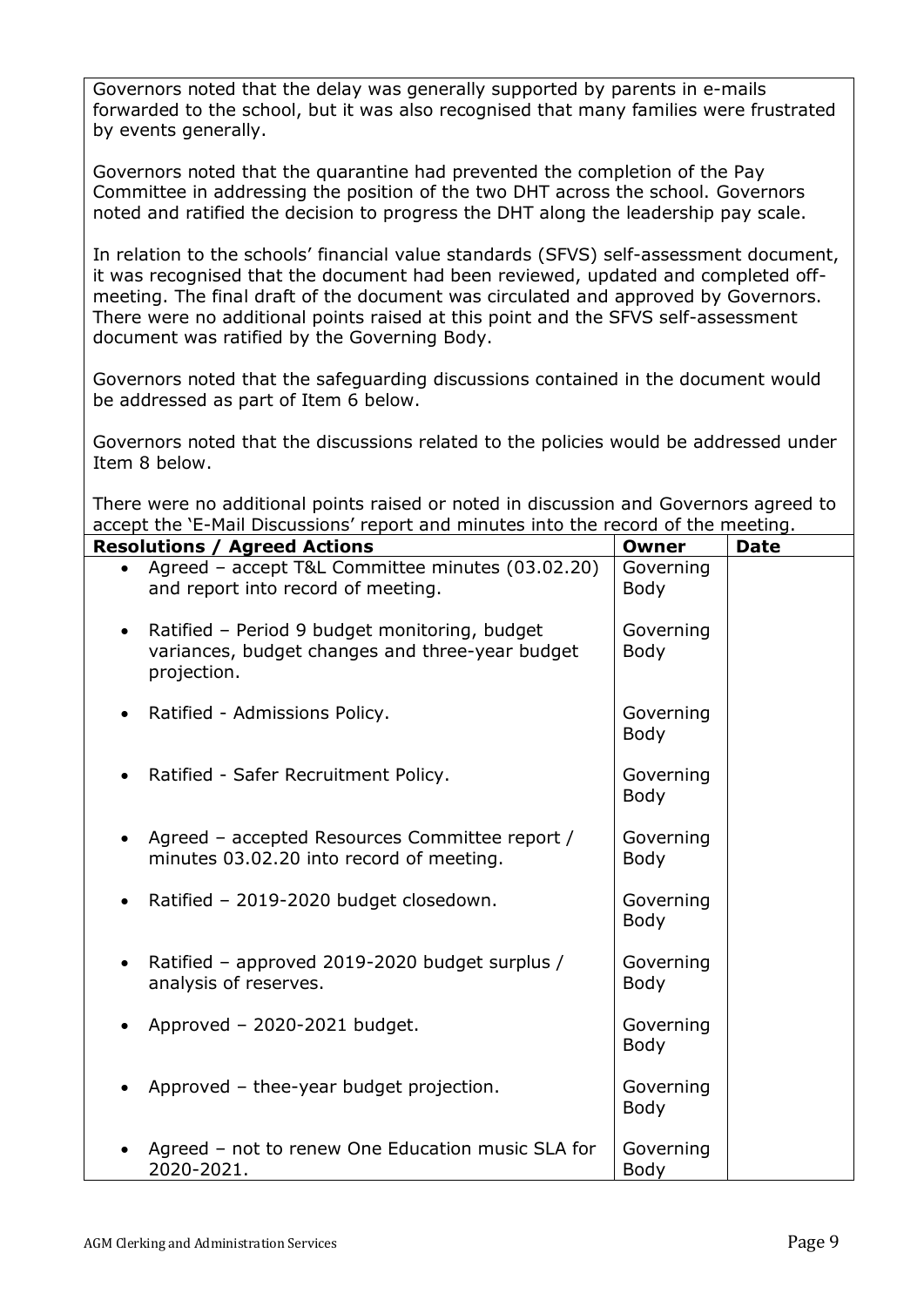| • Agreed – accept Resources Committee report /<br>minutes 05.06.20 into record of meeting. | Governing<br><b>Body</b> |
|--------------------------------------------------------------------------------------------|--------------------------|
| Ratified $-2 \times$ DHT progression on leadership pay<br>scale.                           | Governing<br><b>Body</b> |
| • Ratified - SFVS self-assessment document.                                                | Governing<br><b>Body</b> |
| Agreed - accept E-Mail Discussions report / minutes<br>into record of meeting.             | Governing<br>Body        |

### **Item 6 Behaviour and Safety of Pupils / Safeguarding**

Donna Wealleans, the DHT, presented the behaviour / safety of pupils and safeguarding report which had been circulated through a series of documents offmeeting and prior to the current meeting. During these discussions, the following points were raised and noted.

The DHT confirmed that a series of safeguarding and pastoral plans had been communicated to Governors outlining the approach and actions to be applied by the school during the current quarantine period. In addition, the safeguarding lead Governor, Yogita Patel, (YP) was in weekly contact to provide an ongoing review and support.

Q. The plans were amended / changed?

A. Yes – in response to any changes in guidance from central government.

The DHT confirmed that the documents had been externally reviewed and audited by Elizabeth Rose, the senior Quality Assurance (QA) officer for safeguarding at MCC. The feedback was that the documents were thorough and complete. In addition, the relevant safeguarding / pastoral support policies had been amended to meet the current situation. However, the DHT emphasised the challenge was increasing – earlier in the quarantine period the school had been dealing with two children per week, this was now 8-10 pupils, with additional challenges related to parental mental health in the previous two weeks.

Q. What were the main issues / concerns for the families?

A. The concerns raised related to children struggling generally with anger management, not sleeping at night and worries associated with the virus and missing friends.

The DHT advised Governors that the class teachers had been completing 'welfare' telephone calls to families and especially any child who had not accessed the Seesaw program – it was a matter of checking that these children were okay. This was especially important for those vulnerable pupils – those designated as child in need (CIN), child protection or those already receiving significant pastoral support prior to the introduction of the quarantine.

Q. What support was there for the looked after children (LAC) and / or adopted children?

A. All LAC / adopted children had received regular telephone calls and doorstep visits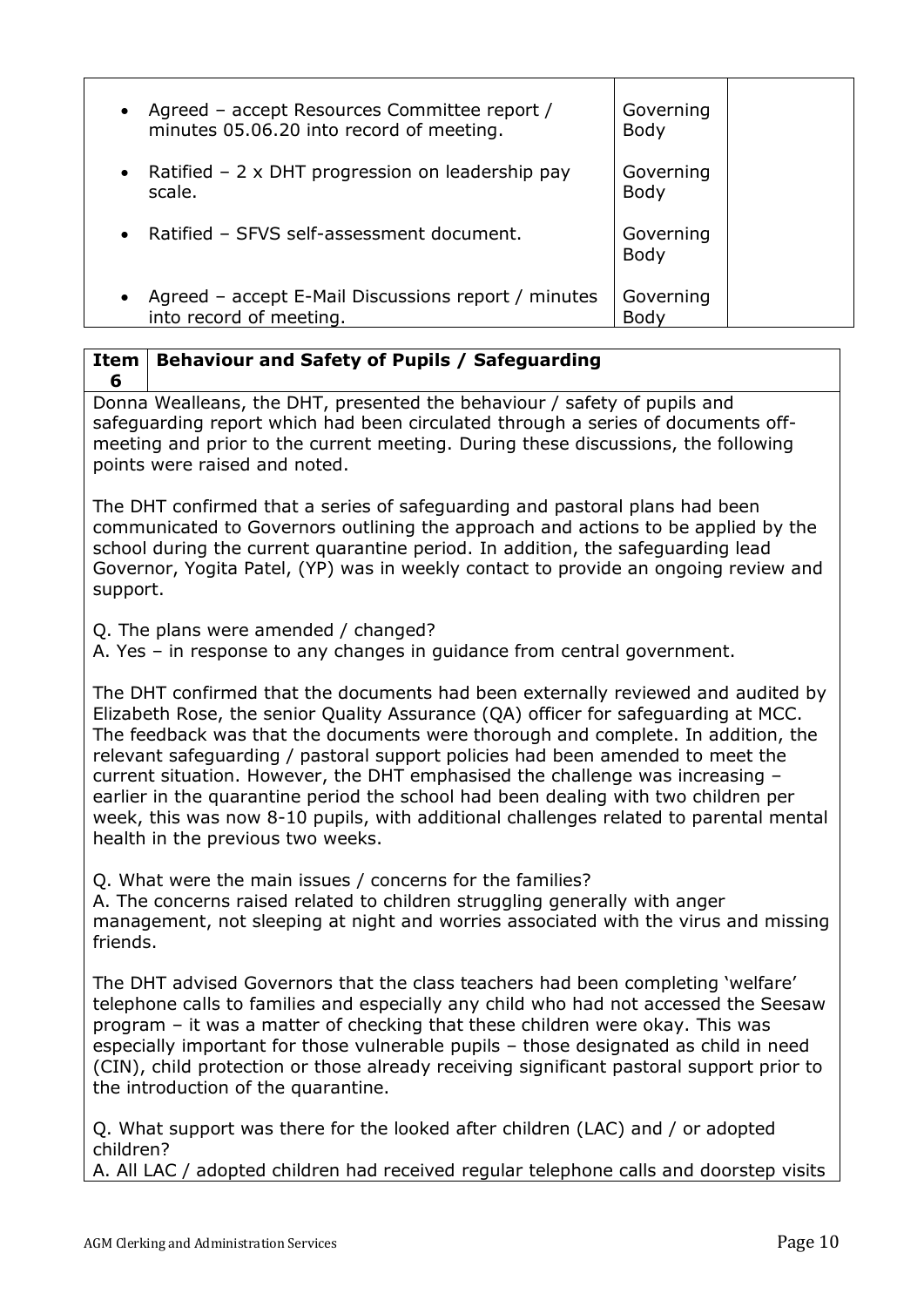The DHT confirmed that the child protection online management system (CPOMS) was especially useful – staff updated information regularly and there was regular monitoring from the safeguarding team. There were some children brought into the school for safeguarding concerns and the school continued to receive e-mails from the local police service as part of the Operation Encompass project.

Governors recognised that despite the quarantine restrictions the school / staff maintained their safeguarding awareness.

YP confirmed the extent to which she was kept informed / up to date with changes and the action plans were thorough. It was appreciated that as the quarantine restrictions were eased, and the school was more accessible there would be an increase in challenges. There were many uncertainties still to be addressed within the wider context.

Q. Did the school consider that it had received appropriate support from MCC? A. The in-school team have been brilliant and Elizabeth Rose very supportive – even out of hours. There had been delays in communication, but this was only to be expected considering the unprecedented nature of the ongoing events.

Governors noted that the main challenge was engaging with social workers who had been allocated to families.

KR also provided an update related to the school's pastoral offer – the changes and what was offered. This included the content provided by teachers on the Seesaw program – individual written messages and video content. These actions had prevented some pupils from losing their engagement with the work set for them.

In relation to the Year 6 cohort there was more cohort specific work to offset the disappointment of not completing their final year and transitioning to high school. This included virtual certificates, video of memories and medals; there were class blogs established to support interaction with their peers. In addition, the school was working with the pastoral lead at the local high school to share PSHE information as part of the transition process; with the current Year 6 pupils also completing online e-safety awareness.

KR confirmed that work was completed on the PSHE curriculum to support the pupils in their the transition to the next year group – this was work they would have completed in school previously, but would better place them at the start of the new academic year.

Governors noted the additional individual work provided by teachers to ensure engagement amongst their pupils. It was appreciated that this had led to some extra to develop greater consistency, but the children were getting more than the basic work allocation and the level of engagement was high. During this discussion one Parent Governor confirmed the standard of the work provided and the improvements. Parent Governors confirmed that the school staff did well to manage the 'parent load' involved in the work that was set for the pupils.

There were no additional points raised or noted in discussion and Governors agreed to accept the behaviour, safety and safeguarding report into the record of the meeting.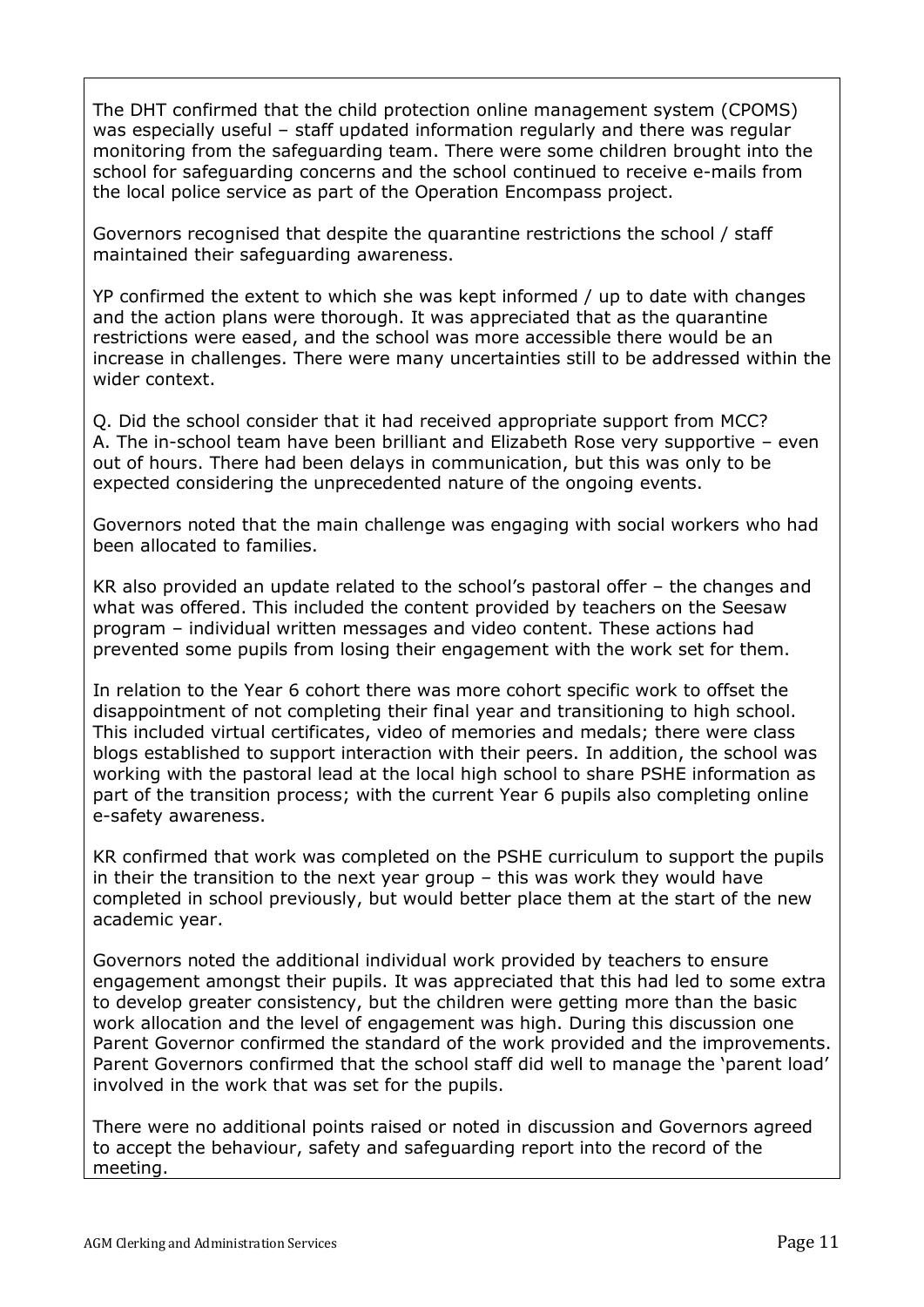| <b>Resolutions / Agreed Actions</b>                  | . Owner   | <b>Date</b> |
|------------------------------------------------------|-----------|-------------|
| • Agreed - accept behaviour, safety and safeguarding | Governing |             |
| report into record of meeting.                       | Body      |             |

#### **Item General Data Protection Regulations (GDPR).**

**7**

The SBM presented an oral GDPR report and the following issues were considered and discussed by Governors.

Governors noted that MCC had launched the updated training programme for staff – this was scheduled in as part of the ongoing continuing professional development (CPD) for staff. In addition, it was recognised that the school would ensure that the data protection impact assessments were completed where either new technologies were used, or existing processes were used differently.

There were no additional points raised or noted in discussion and Governors agreed to accept the GDPR report into the record of the meeting.

| <b>Resolutions / Agreed Actions</b>                               | Owner | <b>Date</b> |
|-------------------------------------------------------------------|-------|-------------|
| • Agreed – accept GDPR report into record of meeting.   Governing |       |             |
|                                                                   | Body  |             |

#### **Item 8 Policies for Ratification**

The Chair presented the series of policies and documents that had been circulated prior to the meeting and the following points were noted in discussion by Governors. It was noted that the policies had also been supported by a narrative report and also the minutes associated with the 'E-Mail Discussions' – in both of these instances Governors had already had an opportunity to review and consider each document.

Attendance Management Policy. There were no issues raised and the document was approved by Governors.

Anti-Fraud and Corruption Policy.

There were no issues raised and the document was approved by Governors.

Appraisal Policy – Office Support Staff. There were no issues raised and the document was approved by Governors.

Behaviour Policy – Covid 19 Appendix. There were no issues raised and the document was approved by Governors.

Charging and Remissions Policy.

The SBM confirmed that due to the current situation there were no changes to the charges levied by the school in relation to school meals / dinner money and nursery fees.

There were no issues raised and the document was approved by Governors.

Dinner Money Debt Policy.

Governors noted minor changes associated with references to 'SIMS Agora' which was the previous payment system – it was accepted that the references would be replaced by Parent Pay.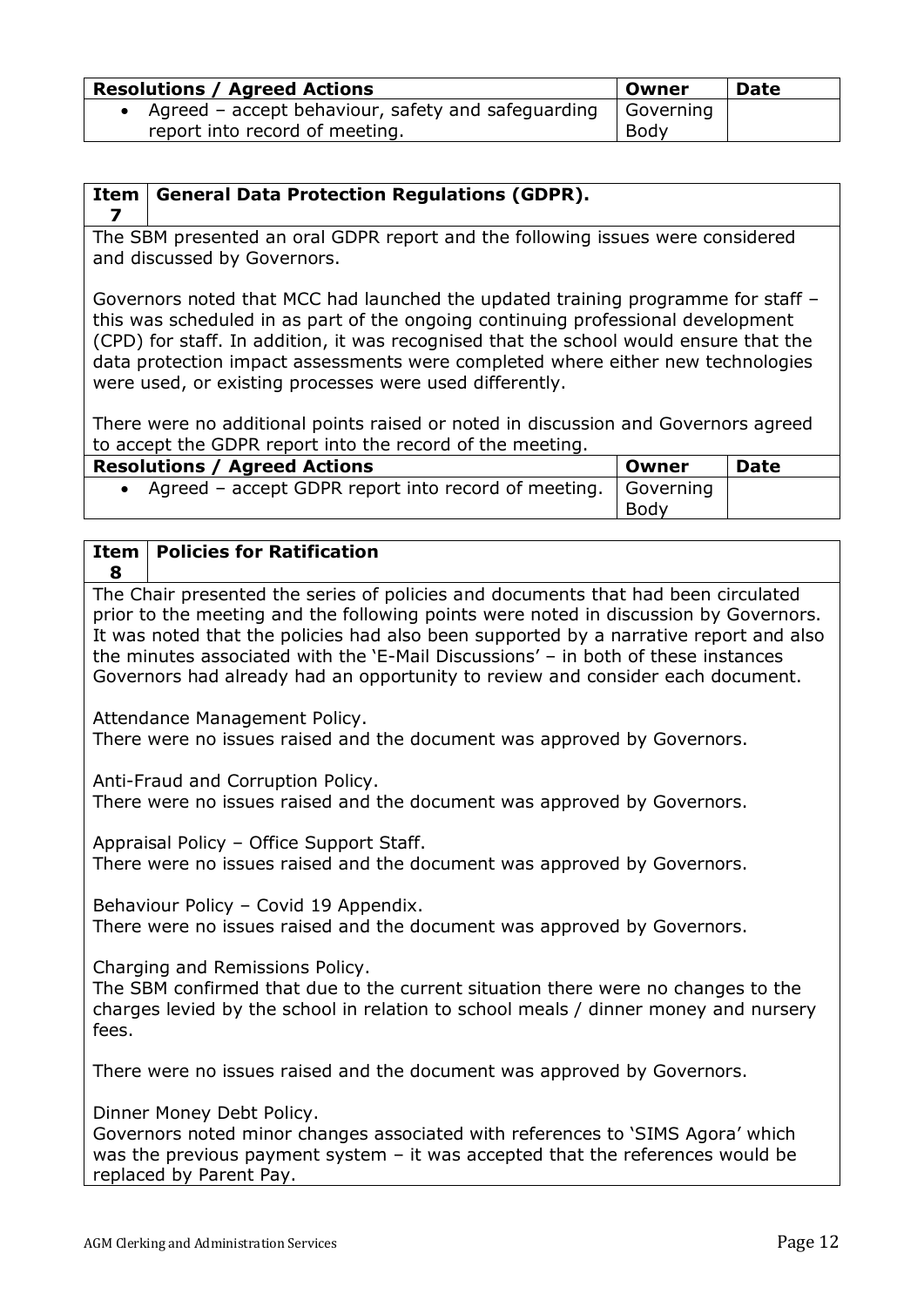There were no issues raised and the document was approved by Governors. Disciplinary and Dismissal Policy. Governors noted there were specific amendments / changes to the previous version of this document. In addition, there were minor corrections related to the date indicated on the document. There were no issues raised and the document was approved by Governors. First Aid Policy. There were no issues raised and the document was approved by Governors. Flexible Working Policy. Governors noted there were no changes to the document and the Policy was approved. Freedom of Information Publication Scheme. There were no issues raised and the document was approved by Governors. Food and Drink Policy. There were no issues raised and the document was approved by Governors. Grievance, Bullying and Harassment Policy. There were no issues raised and the Policy was approved by Governors. Late Collection Policy. There were no issues raised and the document was approved by Governors. Leave of Absence Policy. There were no issues raised and the document was approved by Governors. Lone Worker Policy / Appendix. There were no issues raised and the document was approved by Governors. Maternity Policy. There were no issues raised and the Policy approved by Governors. Parental Leave Policy. There were no issues raised and the Policy approved by Governors. Positive Handling Policy. There were no issues raised and the document was approved by Governors. Restructure and Redundancy Policy. There were no issues raised and the document was approved by Governors. Safeguarding Policy. Governors noted that the document represented an update taking into account the most recent statutory guidance from central government / DfE. There were no issues raised in relation to the document and it was approved.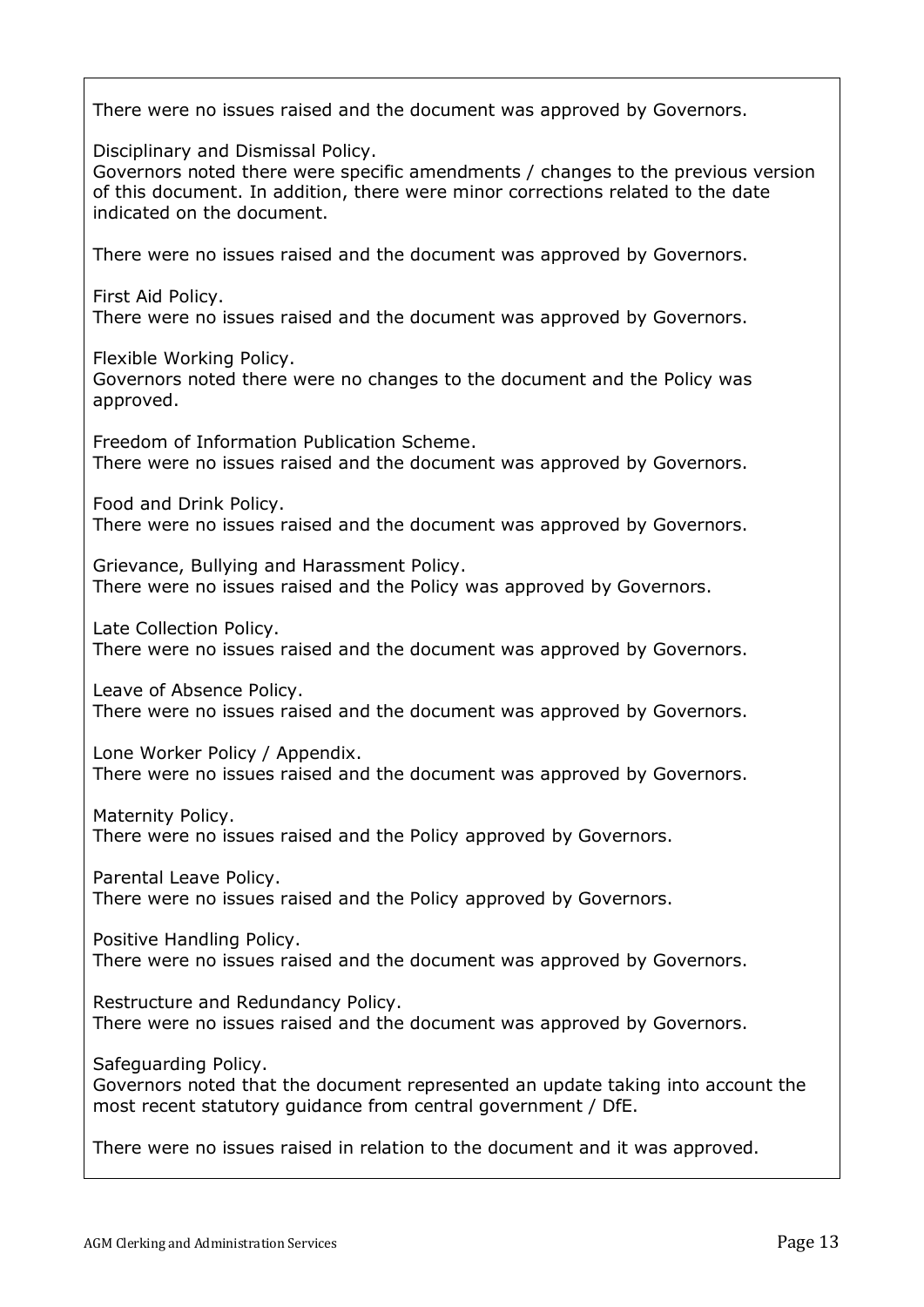Risk Assessment and Staff Guidance Document. There were no issues raised and the document was approved by Governors.

Staff Capability Policy.

There were no issues raised and the Policy approved by Governors.

Whistleblowing Policy.

There were no issues raised and the Policy approved by Governors.

| <b>Resolutions / Agreed Actions</b> |                                                        | Owner     | Date |
|-------------------------------------|--------------------------------------------------------|-----------|------|
|                                     | Approved - Attendance Management Policy; Anti-         | Governing |      |
|                                     | Fraud and Corruption Policy; Appraisal Policy - Office | Body      |      |
|                                     | Support Staff; Behaviour Policy - Covid 19             |           |      |
|                                     | Appendix; Charging and Remissions Policy; Dinner       |           |      |
|                                     | Money Debt Policy; Disciplinary and Dismissal Policy;  |           |      |
|                                     | First Aid Policy; Flexible Working Policy; Freedom of  |           |      |
|                                     | Information Publication Scheme; Food and Drink         |           |      |
|                                     | Policy; Grievance, Bullying and Harassment Policy;     |           |      |
|                                     | Late Collection Policy; Leave of Absence Policy; Lone  |           |      |
|                                     | Worker Policy / Appendix; Maternity Policy; Parental   |           |      |
|                                     | Leave Policy; Positive Handling Policy; Restructure    |           |      |
|                                     | and Redundancy Policy; Safeguarding Policy; Risk       |           |      |
|                                     | Assessment and Staff Guidance Document; Staff          |           |      |
|                                     | Capability Policy; Whistleblowing Policy.              |           |      |

### **Item 9 Governance Matters**

SEND Governor Visit.

ER presented the supporting narrative in relation to the focused visit to the school in March 2020.

ER confirmed the SEND focus and the benefit of the visit – highlighting the range of diverse needs of the children across Key Stage 1 (KS1) and Key Stage 2 (KS2). Governors noted that some children received specific / targeted support in small groups in the morning, with several accessing other support, such as Lego therapy, to develop teamwork skills. In addition, it was confirmed that many of these pupils had specific interventions, tailored to their needs – this included learning to touch type.

ER confirmed that she also had direct time with a number of the teaching staff and was made aware that they wanted to do their best for all of the children in their class, but catering for such a diverse range of needs was challenging. It was noted that teachers reported the children were doing their best when the teacher worked with them on a 1:1 basis, but there was limited time that a teacher could apply to any one child.

ER advised it would be beneficial for any Governor to schedule time to complete such a visit.

There were no additional points raised or noted in discussion and Governors agreed to accept the SEND visit report into the record of the meeting.

Governing Body Membership.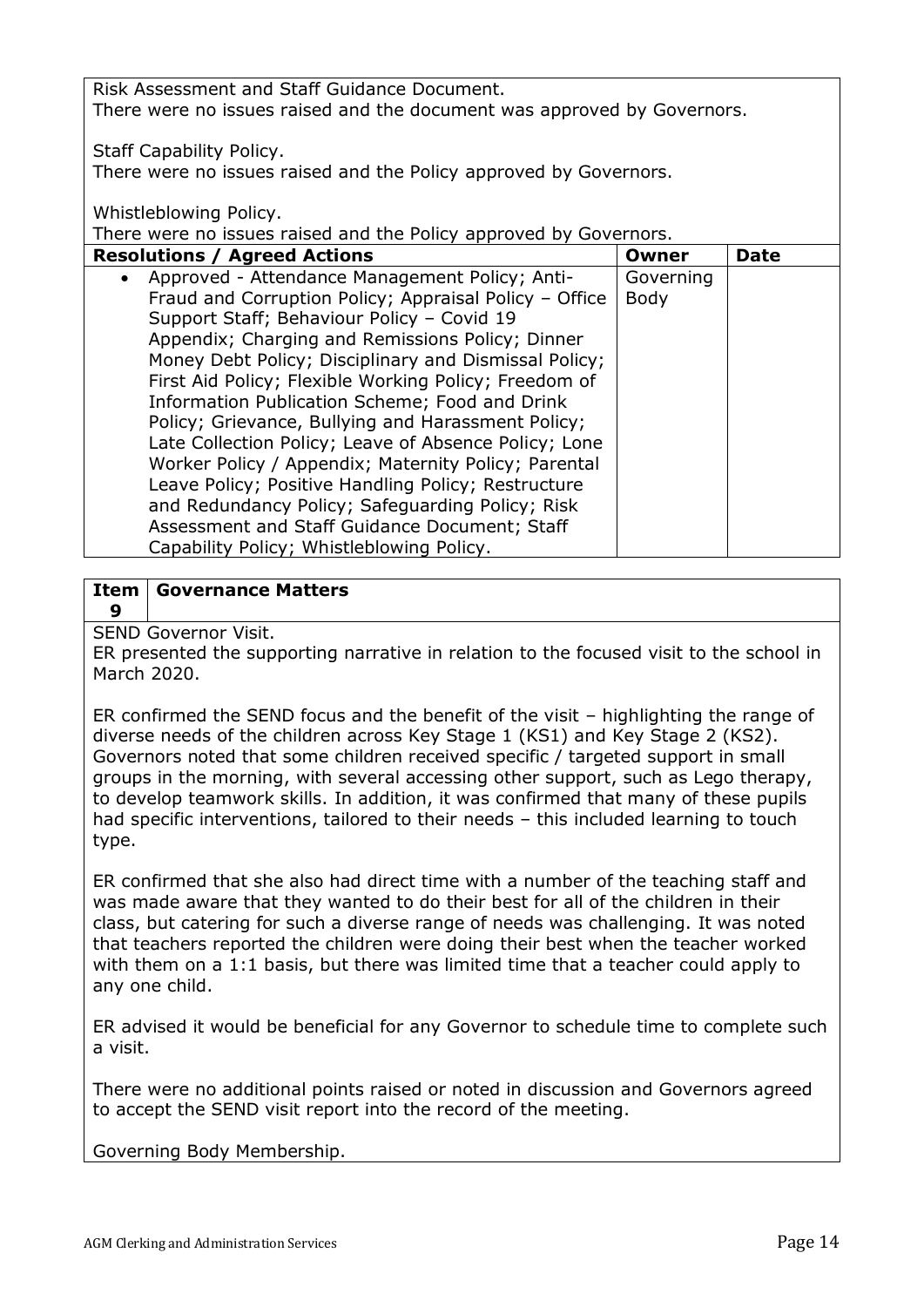The Chair confirmed that the Parent Governor election process had almost been completed – the quarantine restrictions had prevented the completion of the vote by two days. Following the discussions at the previous meeting it was determined to allow five days for anybody to cast a vote that had been prevented by the quarantine. This was considered a fair extension to ensure that everyone had an opportunity to cast their vote.

Governors considered that once the election process was completed there would be an opportunity to source Associate Members for the Governing Body from the original pool of candidates – this approach had worked well for the Governing Body previously as a form of succession planning.

It was confirmed that the candidates would be informed of the process going forward.

The SBM confirmed that the progress towards securing a Staff Governor had also been stifled by the quarantine. Governors noted that there were two potential candidates for the role and they would be invited to the next full meeting at the start of the academic year. It was considered that one of these individuals could secure substantive Staff Governor role that role and the other individual could be appointed as an Associate Member. The proposal was considered and approved by Governors and it was recognised that the issue would be finalised on the return to school – at the start of the new academic year.

Q. Did staff consider they were kept fully informed and that they had a 'voice'? A. Yes – the staff were very well supported through the union representatives and there were good lines of communication. The staff were good at raising questions.

The DHT confirmed that regularity of Governor visits and the high profile of Governors ensured that the staff were aware of the work of the Governing Body in supporting the school.

Chair of Governors.

The Chair confirmed that he still intended to retire in the near future, but would certainly continue into the new academic year.

| <b>Resolutions / Agreed Actions</b>                                                                 | Owner                    | <b>Date</b>       |
|-----------------------------------------------------------------------------------------------------|--------------------------|-------------------|
| Agreed - accept SEND visit report into record of<br>$\bullet$<br>meeting.                           | Governing<br><b>Body</b> |                   |
| Agreed – extend Parent Governor vote by five<br>$\bullet$<br>working days on full return to school. | Governing<br><b>Body</b> |                   |
| Action - inform Parent Governor candidates of<br>$\bullet$<br>extended voting opportunity.          | SBM / HT                 | <b>July 2020</b>  |
| Action - invite potential Staff Governor candidates to<br>$\bullet$<br>next scheduled meeting.      | SBM/<br>Clerk            | September<br>2020 |

### **Item 10 AOB**

Potential Case of Covid 19.

The Headteacher confirmed that a member of the teaching team was on sickness absence currently – they had displayed some Covid 19 symptoms but had tested